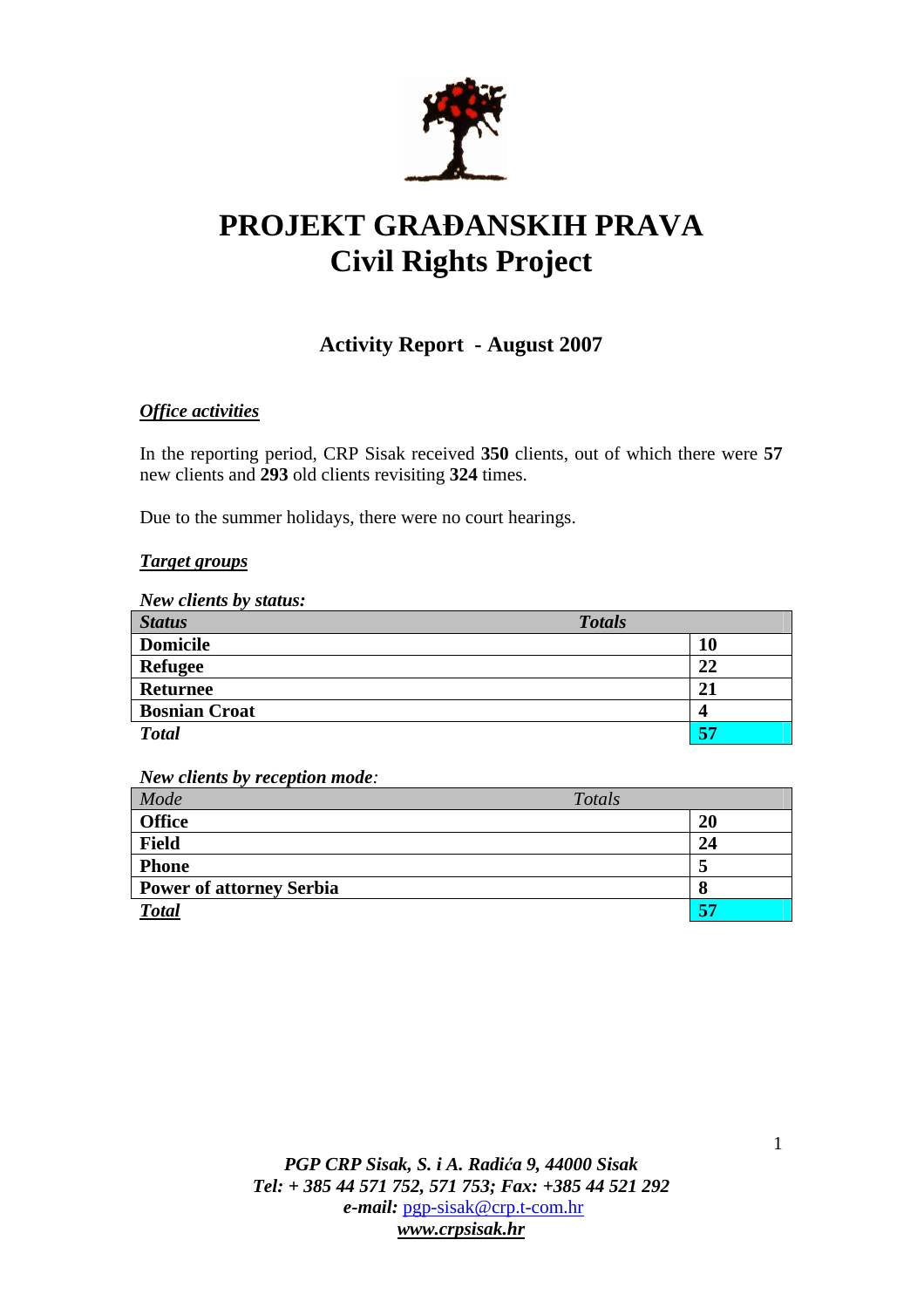| <b>TYPE OF CASE</b>                    | <b>NUMBER OF EVENTS</b> |
|----------------------------------------|-------------------------|
| Citizenship                            | 35                      |
| Documents and status                   | 76                      |
| Ownership                              | 114                     |
| Other                                  | 37                      |
| Pension and health and social security | 56                      |
| Housing care                           | 30                      |
| Tenancy rights                         | 6                       |
| Labour                                 |                         |
| Misdemeanour                           | 3                       |
| <b>TOTAL</b>                           | 358                     |

### **LEGAL ASSISTANCE**

| Appeals/complaints       | 19  |
|--------------------------|-----|
| Letters                  | 56  |
| Lawsuits                 | 12  |
| Administrative lawsuit   | 3   |
| Constitutional complaint |     |
| <b>ECHR</b> application  |     |
| Submissions              | 65  |
| Administrative request   | 21  |
| Legal counselling        | 136 |
| Quick advises            | 59  |
| <b>TOTAL</b>             | 373 |

# *Legal issues*

In the reporting period CRP dealt mostly with court cases (the rate between the court and administrative cases was 2:1.) The administrative cases that are finished unsuccessfully turn into court cases.

Regarding the court cases, the ownership related cases are dominant, while the pension, housing care and elemental status (citizenship and residence) cases are dominant among the administrative cases. The common thing for both types of cases is that they present problem for the refugee and returnee population and their realisation is precondition for the return and its sustainability.

#### *Repossession of property*

In the official report of the Ministry of Maritime Affairs, Tourism, Transport and Development of 15 July 2007, it is reported that the repossession of property process was finished.

The house of Mr. J.V. (CRP case no. 6693) has not been returned to him, despite of the fact that the temporary users vacated the house several years ago.

In 1995 the client fled Croatia during the *Storm* operation, together with other people in his village. He was 58 years old at that time. Now, he is 70 years old and he is

> *PGP CRP Sisak, S. i A. Radi*ć*a 9, 44000 Sisak Tel: + 385 44 571 752, 571 753; Fax: +385 44 521 292 e-mail:* pgp-sisak@crp.t-com.hr *www.crpsisak.hr*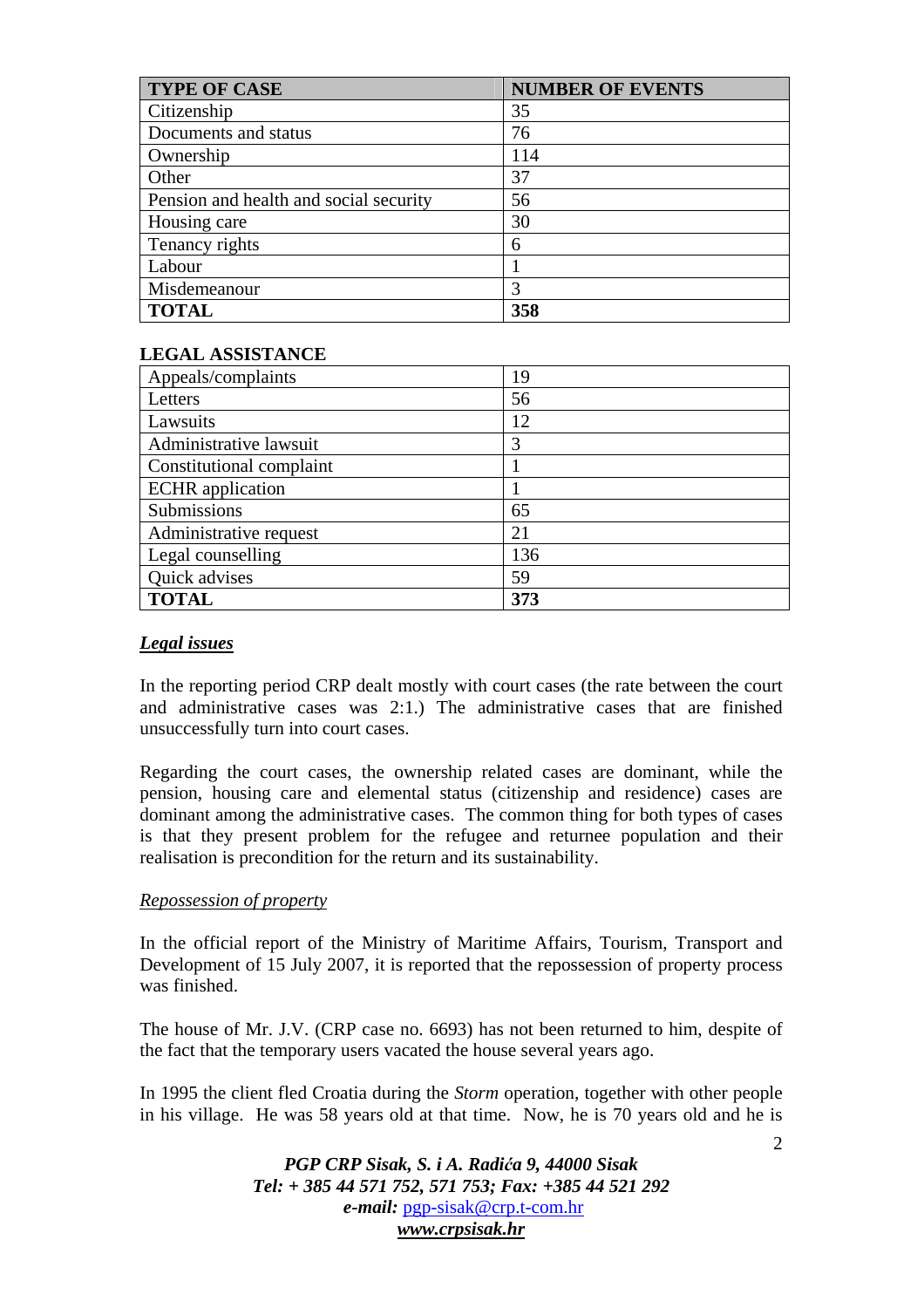still refugee. He has wished to return, but the house was first occupied and then sealed. The reason for not returning the house to the client is that he has no ownership certificate, i.e. the proof that the house is properly registered into his name. As the client "is not the owner", he never received the decision on allocation of his house for temporary use, nor he received the inventory list.

It is interesting that the housing commissions of that time were not checking the ownership of houses that were being given for temporary use, but now they insist very hard on such proof, with an explanation that they do not want to make any mistakes regarding the ownership. CRP is of an opinion that in such way the land registry, which is not in order generally in the country, is being misused and the return process obstructed.

The house of the client has two formal problems. It is not registered in the cadastral plan and it not registered under the client's name in the land registry, despite of the fact that the client's family has lived there for generations. To solve both problems, cadastre and court, it takes money, time and health. In the land registry, the ownership is registered in the names of several, mainly unknown, co-owners. CRP is providing free legal assistance, including –in-court representation, but the procedure will take time, which means that the time of handing over of the house cannot be predicted, as well as if the client will, considering his health problems and age, biologically be able to wait. Instead of being able to run the procedures for registering his ownership rights from his house, the client is forced to do it from another country, which is even more inconvenient.

This case of repossession of property should not be so problematic, because noone else put any claims for this house. Therefore, CRP wrote a letter to the ODPR office in Petrinja requesting to check the situation on the house on the spot, through the tax evidence and with the witnesses in order to to establish the ownership right of the client, as well as his right to compensation, both for use of property and damage to it. The ODPR was informed that even if there are some registered owners, who might appear and claim the right, their right could not expire and they could not be damaged by returning the house to the CRP client.

CRP is of an opinion that such restrictive policy on proving of ownership may seem legally based, but it may also be in the cause of preventing of return of refugees.

#### *Other activities*

CRP met with the Sisak based NGO called SEA (Sisak Ecological Action) that has free office space in order to discuss the joint use of the premises. The NGOs reached an agreement and sent it the Town authorities to be approved.

On 2 August CRP was present at the reception that was organised by the Norwegian Embassy in Zagreb on the occasion of leaving of the Embassy First Secretary. CRP took the opportunity to thank the First Secretary on very good co-operation and invite the Ambassador to visit CRP.

> *PGP CRP Sisak, S. i A. Radi*ć*a 9, 44000 Sisak Tel: + 385 44 571 752, 571 753; Fax: +385 44 521 292 e-mail:* pgp-sisak@crp.t-com.hr *www.crpsisak.hr*